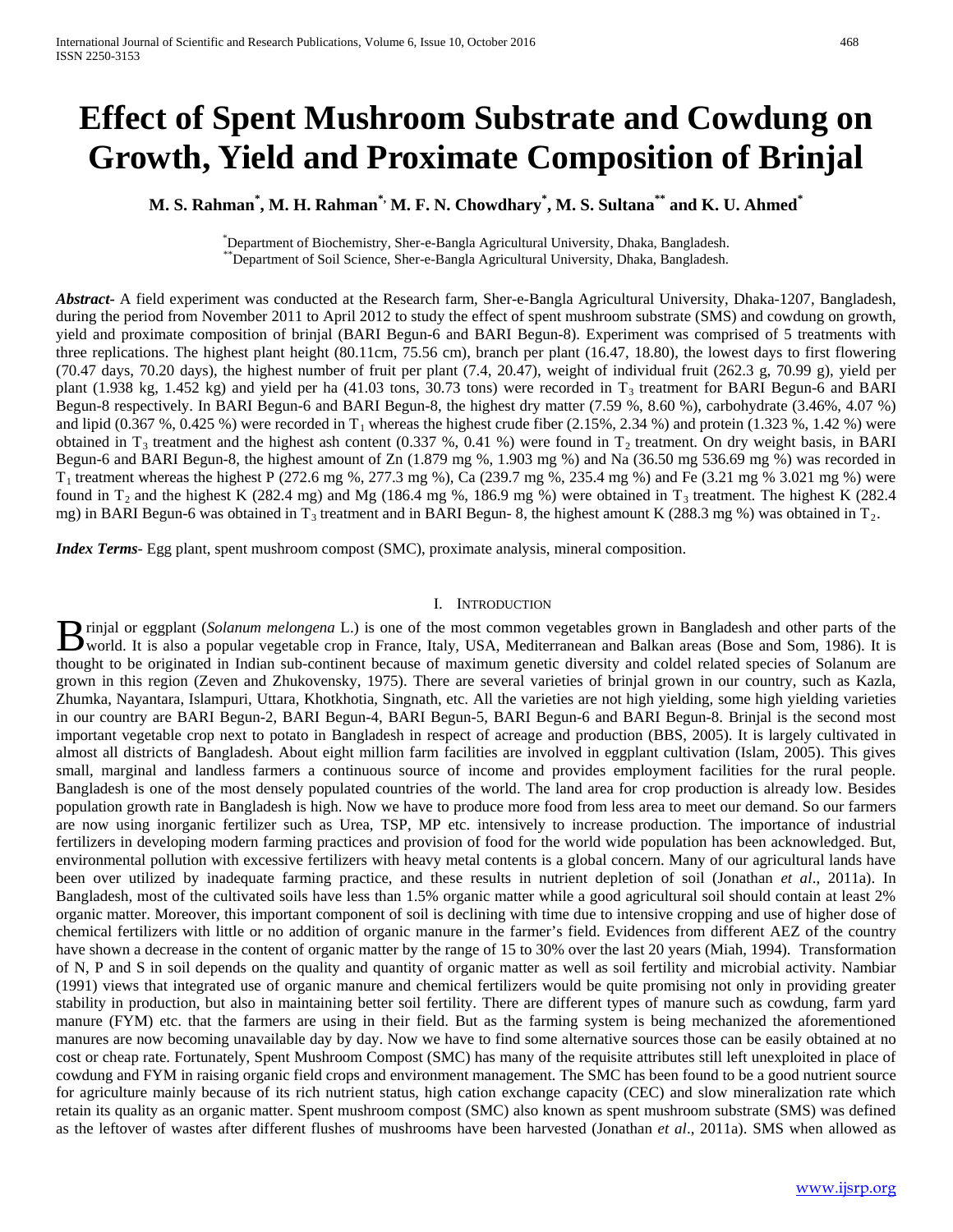waste in the environment can serve as environmental pollution source thereby causes nuisance to the environment which is hazardous. But this hazardous effect can be turned around for fortune when used as a substrate for growing agricultural crops. Total mushroom production worldwide has increased more than 18 fold in 32 years, from about 350,000 metric tons in 1965 to about 6,160,800 metric tons in 1997 (Chang, 1999). The use of spent mushroom compost in growing agricultural crops has been recognized in recent times as a possible means of enhancing sustainable agriculture or production of food crops (Wang *et al.*, 1994). As the world drifts into practicing "Organic farming" in agriculture, the need to embrace the use of alternative manure, such as SMS should be encouraged. Hence, the study has been undertaken to find out the effect of Spent Mushroom Substrate on the growth, yield and proximate composition of brinjal.

#### II. MATERIALS AND METHODS

 **Experimental soil:** The soil of the experiment field was silty clay loam. The morphological, physical and chemical characteristics of the soil are shown in the Table 1.

#### **Table 1. Morphological characteristics of the experimental field**

| Morphology           | <b>Characteristics</b>      |
|----------------------|-----------------------------|
| Agro-ecological zone | Madhupur Tract (AEZ-28)     |
| General Soil Type    | Deep Red Brown Terrace Soil |
| Parent material      | Madhupur Clay               |
| Topography           | Fairly level                |
| Drainage             | Well drained                |
| Flood level          | Above flood level           |

(FAO and UNDP, 1988)

## **3.5 Materials used for the experiment**

In this research work, seedlings of the variety BARI Begun-6 and BARI Begun-8 were collected from Horticulture Farm, Sher-e-Bangla Agricultural University, Dhaka-1207, Bangladesh and were used as planting material.

## **3.6 Design and treatment of the experiment**

The experiment was conducted in Randomized Complete Block Design (RCBD) to achieve the desired objectives. The experiment was employed with two factors such as variety and fertilization with three replications. Factor A: two varieties

 $V_1$ : BARI Begun -6 and  $V_2$ : BARI Begun - 8 Factor B: five fertilizations

 $T_1$ : Chemical fertilizer + Cowdung (10 t/ha),  $T_2$ : Chemical fertilizer + SMS (10 t/ha),  $T_3$ : Chemical fertilizer + Cowdung (5 t/ha)  $+$  SMS (5 t/ha), T<sub>4</sub>: Chemical fertilizer, T<sub>5</sub>: Cowdung (10 t/ha)  $+$  SMS (10 t/ha)

Here, Chemical fertilizer refers recommended dose of Urea @ 375 kg/ha, TSP @ 150 kg/ha and MP @ 250 kg/ha for Brinjal cultivation (BARI, 2011).

## **Transplanting and aftercare**

Healthy and uniform sized seedlings of 30 days were taken separately from the seedbed and were transplanted in the experimental field on 21 November, 2011. The seedlings were transplanted maintaining 60 cm x 60 cm spacing. Seedlings were also transplanted around the border of the experimental plots for gap filling.

## **Harvesting**

Harvesting was started in the first week of February, 2012 and was continued till 22 April, 2012. At each harvest, the weight of the fruits, number of fruits and individual weight of fruit was taken plot wise which was graduated in gram and kilogram.

#### **Data collection**

The data pertaining to following characters were recorded from uniform sized plant. Five plants were randomly selected to record the data. Data were collected on the following parameters Plant height (cm), Average number of branches per plant, Days to first flowering, Number of fruits per plant, Weight of individual fruit (g), Yield per plant (kg) and Yield per hectare (ton).

## **Proximate analysis of brinjal**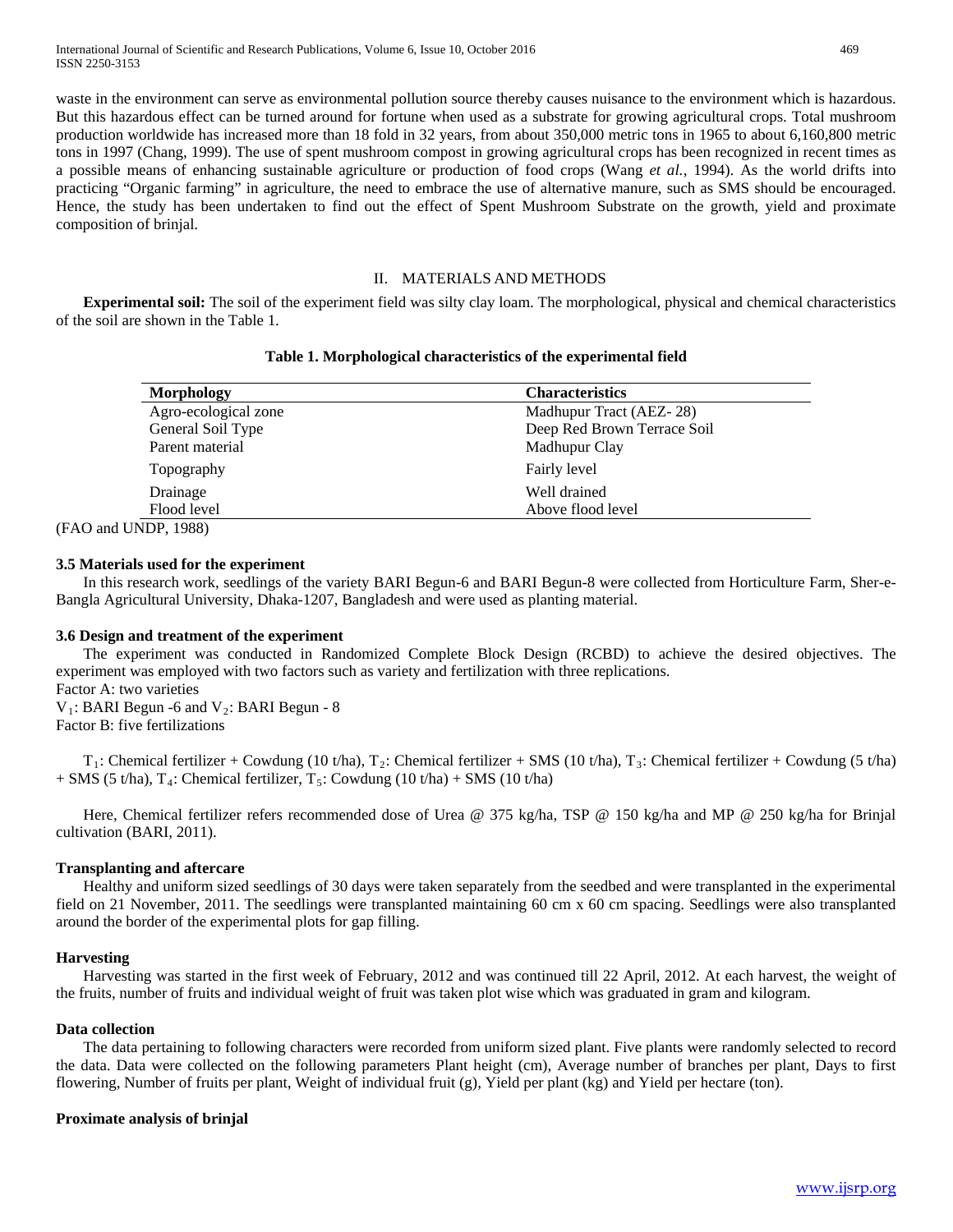Brinjal grown in different plots were collected treatment wise and all the wastes and dusts were removed from fruit. Then Dry matter, carbohydrate, crude fiber, protein, fat and ash were determined.

#### **Determination of carbohydrate**

The content of the available carbohydrate was determined by the following equation: Carbohydrate (g/l00 g sample) = 100 - [(Moisture + Fat + Protein + Ash + Crude Fiber) g/100 g] (Raghuramulu *et al.,* 2003)

#### **Determination of crude fiber**

Crude fiber of the brinjal samples was estimated by using the method that reported by Raghuramulu *et al.*, 2003. Crude fiber  $(g/100g \text{ sample}) = [100-(\text{moisture} + \text{fat})] x (We-Wa) / Wt.$  of sample

#### **Determination of protein**

The Protein contents of the brinjal were determined by the standard Micro-kjeldhal procedure of AOAC (1975). According to this method total nitrogen contents of the samples were estimated and proteins contents were find out by multiplying by 6.25 to the total nitrogen values.

#### **Determination of fat**

Fat was estimated as crude by ether extraction of the dried sample using the method that reported by Raghuramalu *et al.* (2003). The result was expressed as follows:

## Weight of ether extract  $\times$  Percentage of dried sample

Fat contents (g) per 100g of dried sample = Weight of the dried sample taken

#### **Determination of ash**

Determination of Ash of brinjal samples were performed by using the method that reported by Raghuramulu *et al.*, 2003. According to this method five gram of the dried sample was weighed accurately into a crucible. The crucible was placed on a clay pipe triangle and heated first over a low flame till all the material was completely charred, followed by heating in a muffle furnace for about 5-6 hours at 600°C. It was then cooled in a dessicator and weighed. Ash was calculated as following equation: Ash content (g/l00g sample) = Wt of ash  $\times$  100 / Wt of sample taken

## **Determination of minerals**

# **Determination of total Nitrogen**

The total nitrogen was determined by the Kjeldahl method of AOAC (1975), which depends upon the conversion of protein nitrogen into ammonium sulfate, by digestion. Ammonia liberated from the ammonium sulfate by making the solution alkaline was distilled into known volume of a standard acid, which was then back titrated.

## **Determination of Ca, Mg, K, Fe, Zn and P**

The mineral contents were estimated by following standard procedure of AOAC (1975). The sample was digested with nitric acid to release of Ca, Mg, K, Na, Fe, Zn and P. Ca, Mg, Fe and Zn were determined by atomic absorption spectrophotometer, Na and K was determined by flame photometry and P was determined by spectrophotometer.

## **Statistical analysis**

The data collected on various parameters were statistically analyzed using MSTAT-C package program to find out the treatment effect of the experiment. The mean values of all the treatments were calculated and analysis of variance (ANOVA) for all the characters was performed by the F-test (variance ratio). The significance of the difference among the treatments was determined by least significance difference (LSD) at 5% level of probability (Gomez and Gomez, 1984).

## III. RESULTS AND DISCUSSION

 **Effect on plant height (cm):** Plant height was significantly influenced by different treatments (Table 2). Maximum plant height of BARI Begun-6 (80.11 cm) and BARI Begun-8 (75.56 cm) were measured from  $T_3$  where both SMS and cowdung were used with chemical fertilizer and minimum plant heights for both varieties were measured in  $T_5$ . The result of the present study corroborates with the study of previous researcher Ahlawat *et al.* (2007b) who reported that amendment of aerable land with 25 ton ha<sup>-1</sup> of 6-18 months old naturally weathered SMS enhances plant growth of Shimla mirch (*Capsicum annuum*) in comparison to farm yard manure and the recommended dose of fertilizers.

 **Effect on number of branch per plant:** Different treatments showed highly significant variation in the number of branch per plant (Table 2). Maximum number of branch per plant of BARI Begun-6 (16.47) and BARI Begun-8 (18.80) were produced by  $T_3$ treatment. The minimum number of branch per plant was produced by  $T<sub>5</sub>$  treatment. The result of the present study corroborates with the study of previous researchers Olfati *et al.* (2012) who carried out a study with municipal solid waste compost, spent mushroom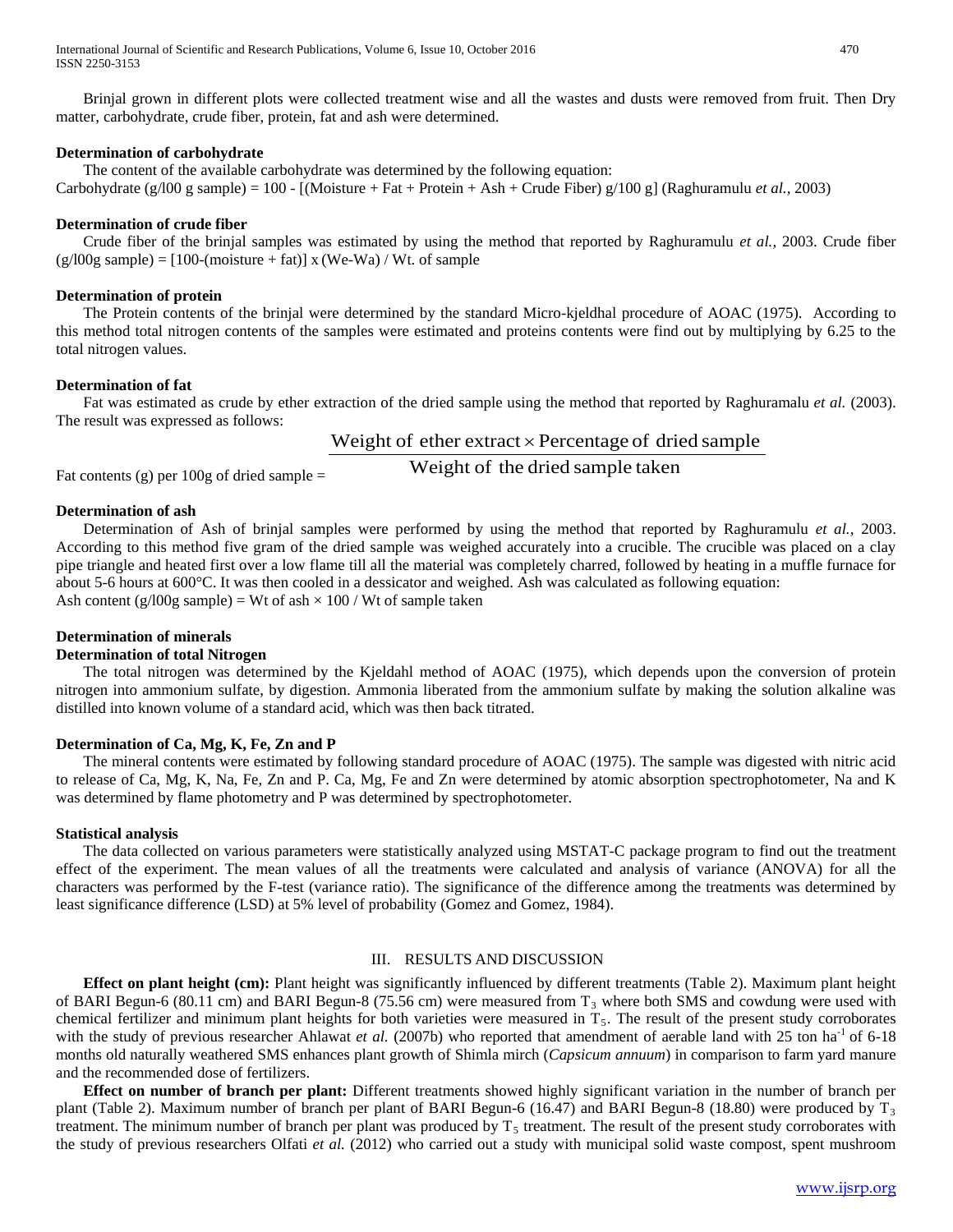compost and cow manure applied to soil in which French dwarf bean (*Phaseolus vulgaris* L.) was planted. Organic fertilizer type affected number of branches.

 **Effect on days to first flowering:** The days required for first flowering of plants was significantly influenced by different treatments (Table 2). The plant with treatment  $T_3$  produced early flowering BARI Begun-6 (70.47 days) and BARI Begun-8 (70.20 days) and delayed flowering was occurred in the treatment  $T_5$ . The other treatments were statistically similar with  $T_3$  in BARI Begun-6. The result of the present study corroborates with the study of Kr and Mordogan (2006) who reported that application of 20 t FYM/ha + green manure showed significant effect on the number of days to flowering from planting

| <b>Treatments</b> | Plant height (cm) |            |             |              |             |              | Number of branch per plant | Days to first flowering |             |            |             |              |
|-------------------|-------------------|------------|-------------|--------------|-------------|--------------|----------------------------|-------------------------|-------------|------------|-------------|--------------|
|                   | <b>BARI</b>       |            | <b>BARI</b> |              | <b>BARI</b> |              | <b>BARI</b>                |                         | <b>BARI</b> |            | <b>BARI</b> |              |
|                   |                   | Begun $-6$ |             | Begun $-8$   |             | Begun $-6$   |                            | Begun $-8$              |             | Begun $-6$ | Begun - $8$ |              |
| $T_1$             | 78.67             | a          | 71.89       | bc           | 14.60       | a<br>b       | 16.60                      | b                       | 72.73       | b          | 70.93       | bc           |
| T <sub>2</sub>    | 79.44             | a          | 73.22       | ab           | 14.20       | b            | 16.33                      | bc                      | 73.53       | b          | 72.27       | bc           |
| $T_3$             | 80.11             | a          | 75.56       | a            | 16.47       | a            | 18.80                      | a                       | 70.47       | b          | 70.20       | $\mathbf{c}$ |
| T <sub>4</sub>    | 76.78             | a<br>b     | 71.00       | bc           | 12.73       | b            | 14.53                      | $\mathbf{c}$            | 74.73       | b          | 73.87       | b            |
| $T_5$             | 72.22             | b          | 69.22       | $\mathbf{C}$ | 10.27       | $\mathbf{C}$ | 12.20                      | d                       | 79.60       | a          | 77.07       | a            |
| LSD(0.05)         | 4.646             |            | 3.397       |              | 1.897       |              | 1.851                      |                         | 4.361       |            | 3.035       |              |
| CV(%)             | 3.19              |            | 2.50        |              | 7.38        |              | 6.26                       |                         | 3.12        |            | 2.21        |              |

### **Table 2. Effect of different treatments on growth attributes of Brinjal.**

In column, figures followed by different letter(s) indicate significantly different at 5% level of significance.

 **Effect on number of fruit per plant:** It is evident from data presented in Table 3 that the average number of fruit per plant showed different results with different treatments and highly significant variation was recorded in respect of number of fruit per plant. The maximum number of fruit per plant of BARI Begun-6 (7.4) and BARI Begun-8 (20.47) were measured from  $T_3$  and the minimum from the treatment  $T_5$ . The other treatments  $T_1$  and  $T_2$  were statistically similar with  $T_3$  in BARI Begun-6. The present findings corroborated with the findings of Jonathan *et al.* (2013) who reported that SMC of *Pleurotus ostreatus* used as soil conditioner for the improvement of growth of Soyabean gave best result in respect of pod no.

 **Effect on weight of individual fruit (g):** Significant variation was recorded in respect of weight of individual fruit (g) due to the application of different treatments (Table 3). The highest weight of individual fruit of BARI Begun-6 (262.3 g) and BARI Begun-8 (70.99 g) were measured from  $T_3$  and the minimum from the treatment  $T_5$ . The other treatments  $T_1$ ,  $T_2$  and T4 were statistically similar with  $T_3$  in BARI Begun-6. The present findings corroborated with the findings of Ahlawat *et al.* (2009) who reported that Mixing of soil with SMS enhances the tomato quality with respect to superior fruit weight.

 **Effect on yield per plant (kg):** There was highly significant variation in yield per plant due to the application of different treatments (Table 3). The highest yield per plant of BARI Begun-6 (1.938 kg) and BARI Begun-8 (1.452 kg) were measured from treatment T<sub>3</sub> and the lowest was measured from T<sub>5</sub> treatment. The T<sub>2</sub> was statistically similar with T<sub>3</sub> in BARI Begun-6.

 **Effect on yield per hectare (ton):** The data presented in the Table 3 showed highly significant variation in respect of yield per hectare. The maximum yield per hectare of BARI Begun-6 (41.03 tons) and BARI Begun-8 (30.73 tons) were measured from the treatment  $T_3$  and the minimum yield per hectare was measured from the treatment  $T_5$ . The present findings corroborated with the findings of Ahlawat and Sagar (2007b) reported that mixing of SMS @ 25 ton ha<sup>-1</sup> enhances the fruit yield of brinjal in comparison to FYM manured plots.

| Treatment      |             |   | Number of fruit/ plant |              | Weight      | of | individual  |   | Yield/ $plan (kg)$ |   |             |             | Yield/ha (ton) |             |             |              |
|----------------|-------------|---|------------------------|--------------|-------------|----|-------------|---|--------------------|---|-------------|-------------|----------------|-------------|-------------|--------------|
| S.             |             |   |                        |              | fruit $(g)$ |    |             |   |                    |   |             |             |                |             |             |              |
|                | <b>BARI</b> |   | <b>BARI</b>            |              | <b>BARI</b> |    | <b>BARI</b> |   | <b>BARI</b>        |   | <b>BARI</b> |             | <b>BARI</b>    |             | <b>BARI</b> |              |
|                | Begun $-6$  |   | Begun $-8$             |              | Begun $-6$  |    | Begun $-8$  |   | Begun $-6$         |   | Begun $-8$  |             | Begun $-6$     |             | Begun       |              |
|                |             |   |                        |              |             |    |             |   |                    |   |             |             |                |             |             |              |
| $T_1$          | 6.933       | a | 18.53                  | h.           | 261.4       | a  | 65.08       | b | 1.811              | b | 1.208       | $\mathbf b$ | 38.34          | $\mathbf b$ | 25.5        | <sub>b</sub> |
|                |             |   |                        |              |             |    |             |   |                    |   |             |             |                |             |             |              |
| T <sub>2</sub> | 7.200       | a | 18.33                  | <sub>b</sub> | 255.7       | a  | 68.21       | a | 1.840              | a | 1.250       | $\mathbf b$ | 38.94          | $\mathbf b$ | 26.4        | <sub>b</sub> |
|                |             |   |                        |              |             |    |             |   |                    |   |             |             |                |             |             |              |
| $T_3$          | 7.400       | a | 20.47                  | a            | 262.3       | a  | 70.99       | a | 1.938              | a | 1.452       | a           | 41.03          | a           | 30.7        | а            |
|                |             |   |                        |              |             |    |             |   |                    |   |             |             |                |             | $\sim$      |              |

**Table 3. Effect of different treatments on yield attributes of Brinjal.**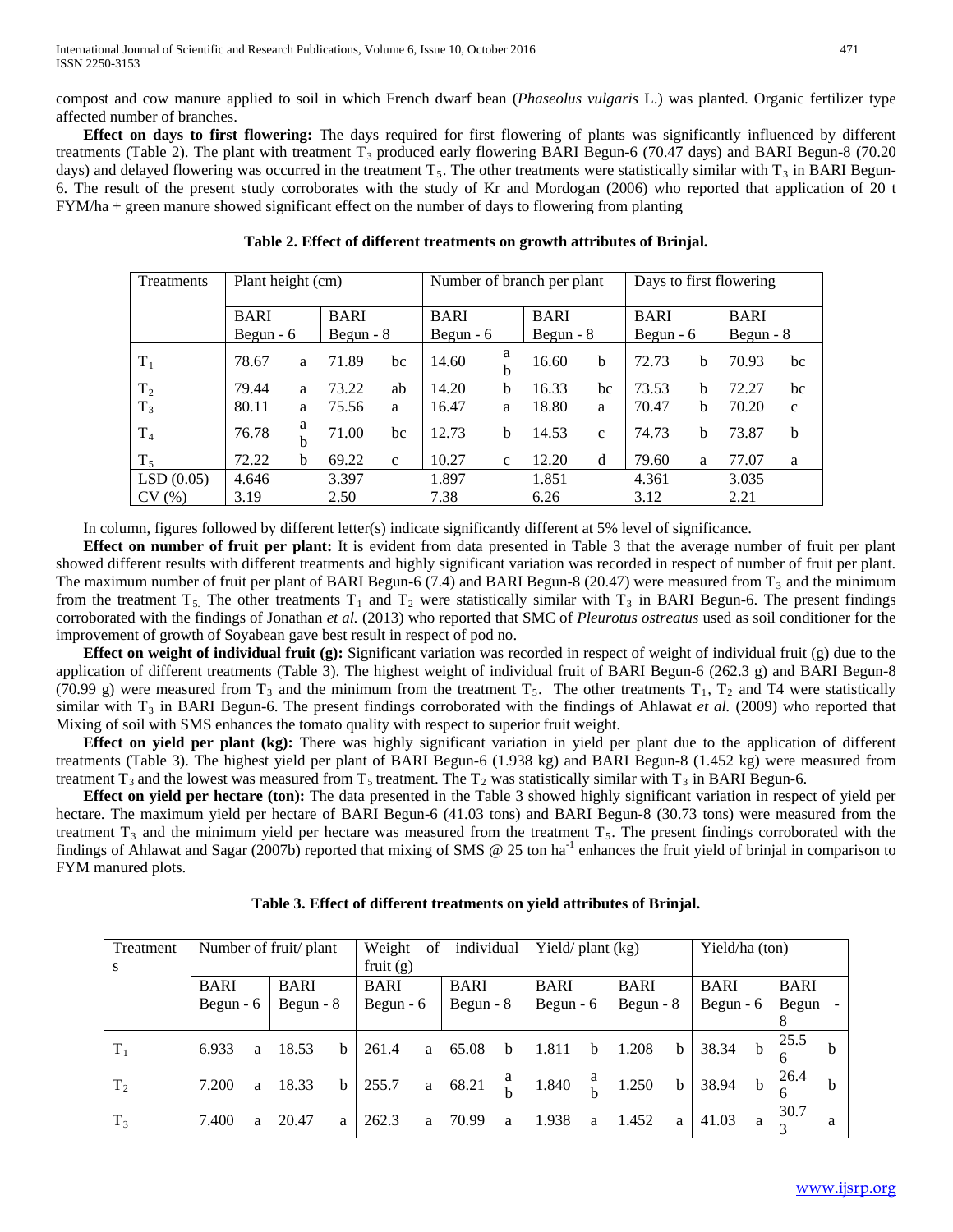| $T_4$           |      |              |       |       |        | 6.133 b 15.20 c 253.3 a 66.39 b 1.555 c 1.010 c 32.90 c $\frac{21.3}{6}$                                                                                                                                                             |      |       |  |
|-----------------|------|--------------|-------|-------|--------|--------------------------------------------------------------------------------------------------------------------------------------------------------------------------------------------------------------------------------------|------|-------|--|
| $T_5$           |      |              |       |       |        | $\begin{vmatrix} 4.933 & c & 12.47 \end{vmatrix}$ a $\begin{vmatrix} 228.3 & b & 64.91 \end{vmatrix}$ b $\begin{vmatrix} 1.125 & d & \frac{0.809}{3} & d \end{vmatrix}$ a $\begin{vmatrix} 23.82 & d & \frac{17.1}{3} \end{vmatrix}$ |      |       |  |
| $LSD$<br>(0.05) |      | 0.6013 1.156 | 12.55 | 3.628 | 0.1031 | 0.1031                                                                                                                                                                                                                               | 2.0  | 2.277 |  |
| CV(%)           | 4.90 | 3.61         | 2.64  | 2.87  | 3.04   | 4.99                                                                                                                                                                                                                                 | 3.03 | 4.99  |  |

In column, figures followed by different letter(s) indicate significantly different at 5% level of significance.

 **Effect on dry matter:** The dry matter content of brinjal showed highly significant differences due to the application of different treatments (Table 4). The highest dry matter content of BARI Begun-6 (7.59 %) and BARI Begun-8 (8.60%) were observed in treatment T<sub>1</sub>. The lowest dry matter content was in treatment T<sub>4</sub>. The other treatments T<sub>2</sub>, T<sub>3</sub> and T<sub>5</sub> were statistically similar with T<sub>1</sub> in BARI Begun-8. The present findings corroborated with the findings of Önal and Topcuoğlu (2007) who reported that application of SMC as an organic material source caused statistically important effects on dry matter contents in the pepper plant grown in greenhouse soil.

 **Effect on carbohydrate:** The data presented in the Table 4 showed highly significant variation in respect of carbohydrate content. The maximum carbohydrate content of BARI Begun-6 (3.46 %) and BARI Begun-8 (4.07 %) were obtained from the treatment  $T_1$ . The minimum carbohydrate content BARI Begun-6 (3.28 %) and BARI Begun-8 (3.96 %) were measured from the treatment  $T_5$  and  $T_4$  respectively.

 **Effect on crude fiber:** There was highly significant variation in crude fiber content due to the application of different treatments (Table 4). The maximum crude fiber content of BARI Begun-6 (2.15 %) and BARI Begun-8 (2.34 %) were measured from the treatment  $T_3$ . The minimum crude fiber content was measured from the treatment  $T_4$ . The present findings corroborated with the findings of Ahlawat *et al.* (2006a) who reported that amendment of nutritionally poor soil with aerobically recomposted SMS + chemical fertilizers enhances fibre of zinger in comparison to FYM mixed field.

## **Table 4. Effect of different treatments on Dry matter, Carbohydrate and Crude fiber content of Brinjal. (Fresh weight basis)**

| Treatments     |             | Dry matter $(\%)$ |             |            |             | Carbohydrate (%) |             |              | Crude fiber $(\%)$ |              |             |              |  |  |
|----------------|-------------|-------------------|-------------|------------|-------------|------------------|-------------|--------------|--------------------|--------------|-------------|--------------|--|--|
|                | <b>BARI</b> |                   | <b>BARI</b> |            | <b>BARI</b> |                  | <b>BARI</b> |              | <b>BARI</b>        |              | <b>BARI</b> |              |  |  |
|                |             | Begun $-6$        |             | Begun $-8$ |             | Begun $-6$       |             | Begun $-8$   |                    | Begun $-6$   |             | Begun $-8$   |  |  |
| $T_1$          | 7.59        | 8.60<br>a         |             | a          | 3.46        | a                | 4.07        | a            | 2.13               | b            | 2.33        | ab           |  |  |
| T <sub>2</sub> | 7.39        | bc                | 8.59        | a          | 3.31        | $\mathbf{C}$     | 3.97        | $\mathbf{c}$ | 2.12               | bc           | 2.32        | b            |  |  |
| $T_3$          | 7.47        | ab                | 8.56        | a          | 3.33        | h                | 3.99        | b            | 2.15               | a            | 2.34        | a            |  |  |
| T <sub>4</sub> | 7.24        | $\mathbf{C}$      | 8.39        | b          | 3.29        | cd               | 3.96        | $\mathbf{c}$ | 2.05               | d            | 2.30        | $\mathbf{c}$ |  |  |
| $T_5$          | 7.31        | bc                | 8.50        | a          | 3.28        | d                | 3.98        | bc           | 2.11               | $\mathbf{C}$ | 2.33        | ab           |  |  |
| LSD(0.05)      | 0.1684      |                   | 0.1031      |            |             | 0.01883          |             | 0.01883      |                    | 0.01883      |             | 0.01883      |  |  |
| CV(%)          | 1.18        |                   |             | 0.60       |             | 0.22             |             | 0.29         |                    | 0.92         |             |              |  |  |

In column, figures followed by different letter(s) indicate significantly different at 5% level of significance.

 **Effect on protein:** The amount of protein was significantly influenced by different treatments where BARI Begun-6 was insignificant (Table 5). In BARI Begun-6 the highest amount of protein (1.323%) was found in treatment  $T_3$  and the lowest amount of protein (1.283 %) was found in  $T_5$ .

 **Effect on lipid:** Highly significant variation was recorded in respect of lipid content due to the application of different treatments (Table 5). The maximum lipid content of BARI Begun-6 (0.367 %) and BARI Begun-8 (0.425 %) were measured from the treatment  $T_1$ . The minimum lipid contents were measured from the treatment  $T_4$ . The other treatments  $T_3$  and  $T_5$  were statistically similar to  $T_1$ in BARI Begun-8.

 **Effect on ash:** The ash content of brinjal showed highly significant differences due to the application of different treatments (Table 5). The maximum ash content BARI Begun-6 (0.337 %) and BARI Begun-8 (0.410 %) were measured from the treatment  $T_2$ . The minimum ash contents were measured from the treatment  $T_4$ . In BARI Begun-6 treatments  $T_1$  and  $T_3$  were statistically similar with  $T_2$  and treatments  $T_3$  was statistically similar to  $T_2$  in BARI Begun-8. The present findings corroborated with the findings of Olfati *et al.* (2012) who reported that organic fertilizer type affected leaf ash percentage. Spent mushroom compost can be used as a substitute for cow manure in French dwarf bean production.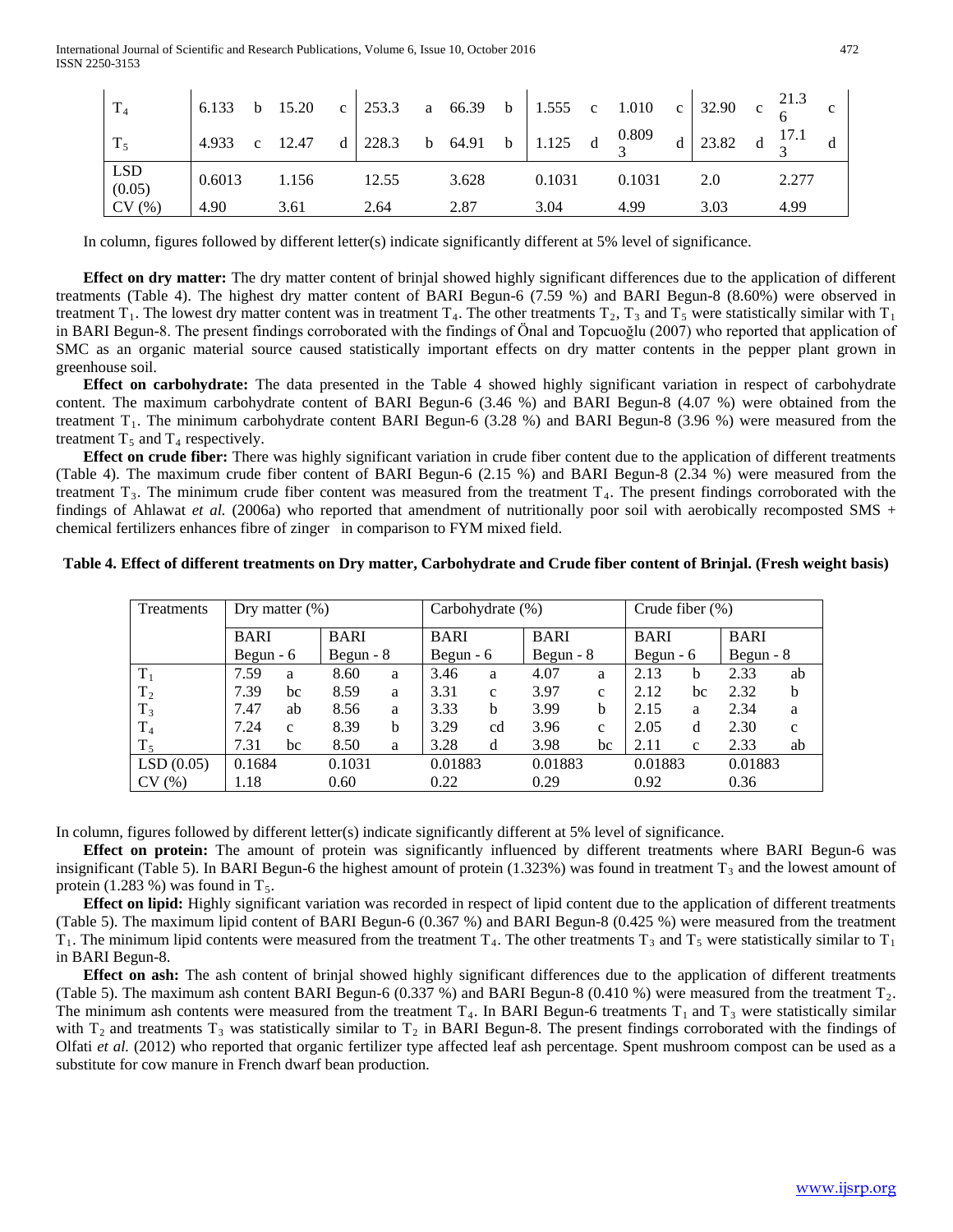| Treatments     | Protein $(\%)$ |              |             | Lipid $(\%)$ |              |             |              | Ash $(\%)$  |              |             |              |
|----------------|----------------|--------------|-------------|--------------|--------------|-------------|--------------|-------------|--------------|-------------|--------------|
|                |                |              |             |              |              |             |              |             |              |             |              |
|                | <b>BARI</b>    |              | <b>BARI</b> | <b>BARI</b>  |              | <b>BARI</b> |              | <b>BARI</b> |              | <b>BARI</b> |              |
|                | Begun $-6$     |              | Begun $-8$  | Begun $-6$   |              | Begun $-8$  |              | Begun $-6$  |              | Begun $-8$  |              |
| $T_1$          | 1.303          | b            | 1.403       | 0.367        | a            | 0.425       | a            | 0.323       | ab           | 0.373       | $\mathbf{c}$ |
| T <sub>2</sub> | 1.290          | bc           | 1.400       | 0.327        | bc           | 0.390       | bc           | 0.337       | a            | 0.410       | a            |
| $T_3$          | 1.323          | a            | 1.420       | 0.338        | b            | 0.413       | a            | 0.320       | ab           | 0.393       | a            |
|                |                |              |             |              |              |             |              |             |              |             | h            |
| T <sub>4</sub> | 1.287          | bc           | 1.390       | 0.317        | $\mathbf{c}$ | 0.387       | $\mathbf{c}$ | 0.297       | $\mathbf{c}$ | 0.350       | d            |
| $T_5$          | 1.283          | $\mathbf{c}$ | 1.407       | 0.323        | bc           | 0.407       | ab           | 0.317       | b            | 0.380       | b            |
|                |                |              |             |              |              |             |              |             |              |             | $\mathbf{C}$ |
| LSD(0.05)      | 0.01883        |              | 0.01883     | 0.01883      |              | 0.01883     |              | 0.01883     |              | 0.01883     |              |
| CV(%)          | 0.94           |              | 0.94        | 2.03         |              | 0.81        |              | 2.20        |              | 0.88        |              |

| Table 5. Effect of different treatments on Protein, Lipid and Ash content of Brinjal. (Fresh weight basis) |  |  |  |
|------------------------------------------------------------------------------------------------------------|--|--|--|
|------------------------------------------------------------------------------------------------------------|--|--|--|

In column, figures followed by different letter(s) indicate significantly different at 5% level of significance.

**Effect on potassium (K):** The potassium content (mg/100g dry weight) of brinjal showed significant differences due to the application of different inputs in different treatments (Table 6). In BARI Begun-6 the highest potassium content (282.4 mg %) was found in treatment T<sub>3</sub> which way statistically similar to T<sub>1</sub> and T<sub>2</sub>. In BARI Begun-8 the highest potassium content (288.3 mg %) was found in treatment  $T_2$  which way statistically similar to  $T_3$ . The lowest potassium contents of both varieties were obtained in treatment  $T_5$ . The result of the present study corroborates with the study of Ranjini and Padmavathi (2013) who reported that use of SMS of *Pleurotus florida* alone or with *Azotobacter* increased potassium content of *Capsicum annuum*.

**Effect on phosphorus (P):** Highly significant variation was recorded in respect of phosphorus content due to the application of different treatments (Table 6). The highest amount of phosphorus in BARI Begun-6 (272.6 mg %) and BARI Begun-8 (277.3 mg %) were measured under treatment  $T_2$  and the lowest phosphorus contents were showed by  $T_5$ . The result of the present study corroborates with the study of Wisniewska and Penkiewicz (1989) who reported that incorporation of SMS @ 50 t/ha in soil gave higher content of P in the onion bulbs.

**Effect on calcium (Ca):** The calcium content of brinjal was significantly influenced by different treatments (Table 6). Statistically similar but numerically highest calcium content of BARI Begun-6 (239.7 mg %) and BARI Begun-8 (235.4 mg %) were obtained from  $T_2$  fruit followed by  $T_3$ . The treatment  $T_1$ ,  $T_4$  and  $T_5$  contained statistically similar amount of calcium but their numerical order were  $T_5 > T_1 > T_4$ . The result of the present study corroborates with the study of Jonathan *et al.* (2012a) who showed that the calcium increases in potted pumpkin plants as the concentration of the SMC in the soil increases.

 **Effect on magnesium (Mg):** There was highly significant variation in magnesium content due to the application of different treatments (Table 6). The highest magnesium content of BARI Begun-6 (186.4 mg %) and of BARI Begun-8 (186.9 mg %) were shown by  $T_3$  treatment and the lowest magnesium contents were found in  $T_4$  fruits. The result of the present study corroborates with the study of Wisniewska and Penkiewicz (1989) who reported that incorporation of SMS @ 50 t/ha in soil gave higher content of Mg in the onion bulbs.

**Table 6. Effect of different treatments on K, P, Ca and Mg content (mg % of dry weight) of Brinjal.**

| Treatment            | $K$ (mg %)  |              |             |              | P(mg %)     |                   |             |              | $Ca \left( \frac{mg}{\pi} \right)$ |             |             |              | $Mg$ (mg %) |                  |             |                   |
|----------------------|-------------|--------------|-------------|--------------|-------------|-------------------|-------------|--------------|------------------------------------|-------------|-------------|--------------|-------------|------------------|-------------|-------------------|
| S                    | <b>BARI</b> |              | <b>BARI</b> |              | <b>BARI</b> |                   | <b>BARI</b> |              | <b>BARI</b>                        |             | <b>BARI</b> |              | <b>BARI</b> |                  | <b>BARI</b> |                   |
|                      | Begun $-6$  |              | Begun $-8$  |              | Begun $-6$  |                   | Begun $-8$  |              | Begun $-6$                         |             | Begun $-8$  |              | Begun $-6$  |                  | Begun $-8$  |                   |
| $T_1$                | 276.        | ab           | 278.5       | b            | 255.6       | b<br>$\mathbf{C}$ | 263.4       | $\mathbf{C}$ | 205.7                              | b           | 201.3       | <sub>b</sub> | 170.3       | b                | 174.8       | b                 |
| T <sub>2</sub>       | 278.        | ab           | 288.3       | a            | 272.6       | a                 | 277.3       | a            | 239.7                              | a           | 235.4       | a            | 166.7       | $\mathbf b$      | 168.7       | b<br>$\mathbf{C}$ |
| $T_3$                | 282.<br>4   | a            | 283.2       | a<br>h       | 258.2       | b                 | 268.7       | b            | 227.1                              | a           | 225.8       | a            | 186.4       | a                | 186.9       | a                 |
| T <sub>4</sub>       | 271.<br>6   | bc           | 268.3       | $\mathbf{c}$ | 254.9       | $\mathbf b$<br>C  | 260.3       | $\mathbf{C}$ | 204.0                              | $\mathbf b$ | 198.8       | <sub>b</sub> | 159.7       | $\mathbf{c}$     | 163.0       | $\mathbf{c}$      |
| $T_5$                | 266.<br>3   | $\mathbf{C}$ | 263.0       | $\mathbf{c}$ | 253.3       | $\mathbf{c}$      | 256.4       | d            | 206.6                              | b           | 200.0       | $\mathbf b$  | 167.2       | $\mathbf b$<br>c | 168.7       | b<br>$\mathbf{c}$ |
| <b>LSD</b><br>(0.05) | 7.876       |              | 8.386       |              | 3.976       |                   | 3.603       |              | 7.398                              |             | 19.58       |              | 9.791       |                  | 10.73       |                   |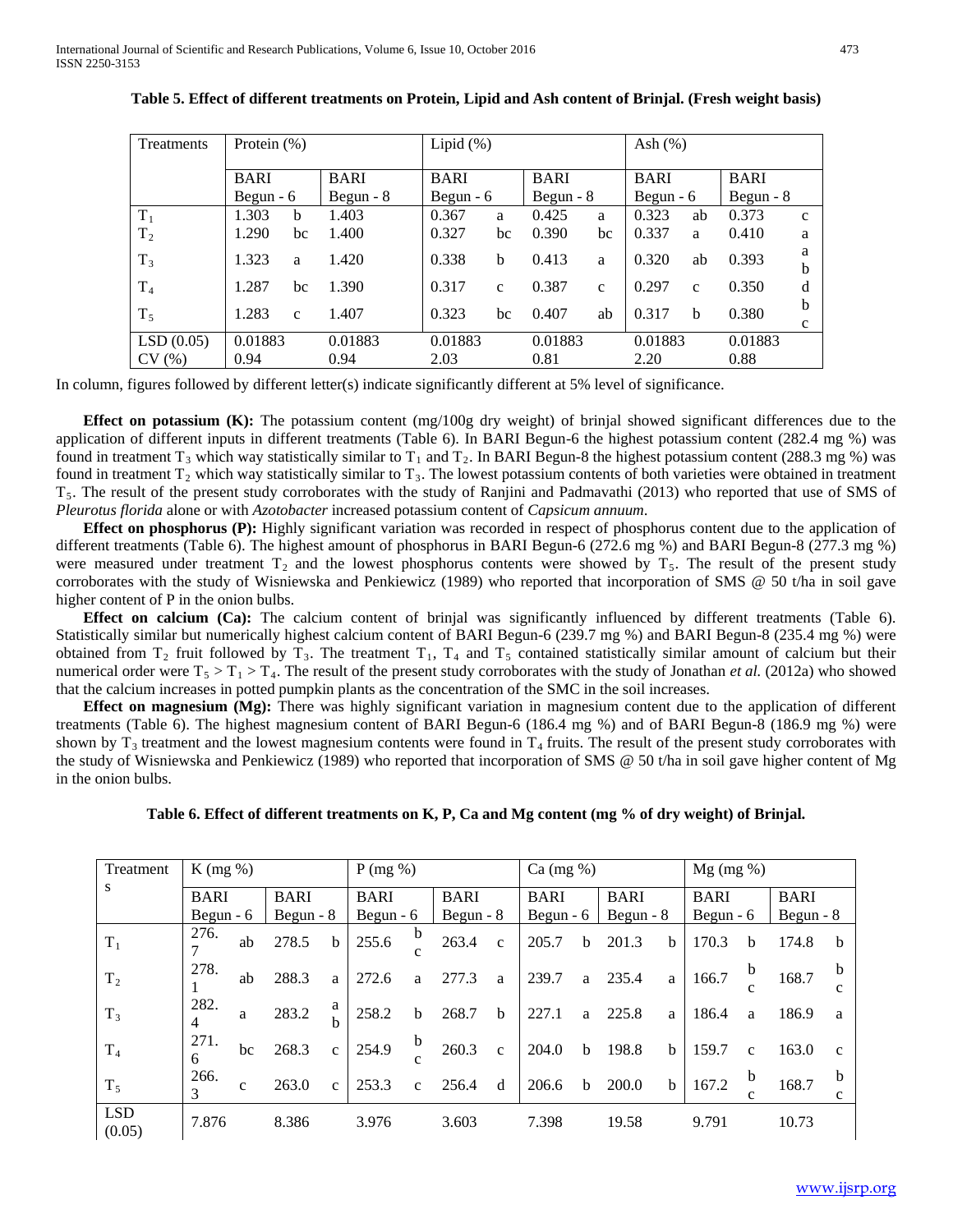| International Journal of Scientific and Research Publications, Volume 6, Issue 10, October 2016<br>474<br>ISSN 2250-3153 |              |  |      |      |      |     |      |      |      |  |  |  |
|--------------------------------------------------------------------------------------------------------------------------|--------------|--|------|------|------|-----|------|------|------|--|--|--|
|                                                                                                                          | $CV(%)$ 1.52 |  | 1.61 | 0.82 | 0.72 | 494 | 4.90 | 3.06 | 3.30 |  |  |  |

In column, figures followed by different letter(s) indicate significantly different at 5% level of significance.

**Effect on iron (Fe):** Iron content of all the treatments were statistically similar (Table 7) but numerically highest iron content of BARI Begun-6 (3.210 mg %) and BARI Begun-8 (3.021 mg %) obtained by  $T_2$  treatment and the lowest amount were shown by  $T_4$ .

**Effect on zinc (Zn):** Zinc content of BARI Begun-6 was in significant but in BARI Begun-8 zinc content significantly influenced by different treatments (Table 7). Numerically the highest amount of zinc in BARI Begun-6 (1.879 mg %) and BARI Begun-8 (1.903 mg %) were measured under treatment  $T_1$  and the lowest amount was measured under  $T_5$ .

 **Effect on sodium (Na):** The sodium content of brinjal showed highly significant differences due to the application of different treatments (Table 7). The highest sodium content of BARI Begun-6 (36.50 mg %) and of BARI Begun-8 (36.69 mg %) were measured under treatment  $T_1$  which were statistically similar with  $T_5$  and the lowest sodium contents were in treatment  $T_4$ .

**Table 7. Effect of different treatments on Fe, Zn and Na content (mg % of dry weight) of Brinjal.**

| Treatments     | Fe $(mg \%)$ |             | $\text{Zn}$ (mg %) |             | Na $(mg \%)$ |             |              |             |   |
|----------------|--------------|-------------|--------------------|-------------|--------------|-------------|--------------|-------------|---|
|                | <b>BARI</b>  | <b>BARI</b> | <b>BARI</b>        | <b>BARI</b> |              | <b>BARI</b> |              | <b>BARI</b> |   |
|                | Begun $-6$   | Begun $-8$  | Begun $-6$         | Begun $-8$  |              | Begun $-6$  |              | Begun $-8$  |   |
| $T_1$          | 2.976        | 2.870       | 1.879              | 1.903<br>a  |              | 36.50       | a            | 36.69       | a |
| T <sub>2</sub> | 3.210        | 3.021       | 1.753              | 1.766       | ab           | 34.56       | b            | 34.69       | h |
|                |              |             |                    |             |              |             | c            |             | с |
| $T_3$          | 3.067        | 2.922       | 1.770              | 1.791       | ab           | 35.13       | b            | 35.91       | а |
|                |              |             |                    |             |              |             |              |             | b |
| T <sub>4</sub> | 2.972        | 2.821       | 1.736              | 1.750<br>b  |              | 33.34       | $\mathbf{C}$ | 34.21       | c |
| $T_5$          | 3.088        | 2.903       | 1.628              | 1.646<br>b  |              | 35.79       | a<br>b       | 36.20       | a |
| LSD(0.05)      | 0.0595       | 0.1883      | 0.1575             | 0.1458      |              | 1.284       |              | 1.371       |   |
| CV(%)          | 3.72         | 3.45        | 4.64               | 4.48        |              | 1.95        |              | 2.05        |   |

In column, figures followed by different letter(s) indicate significantly different at 5% level of significance.

#### IV. CONCLUSION

Plot treated with  $T_3$  gave the best result in growth, yield and yield contributing characters in both variety of brinjal which was followed by plots treated with  $T_1$  and  $T_2$ , statistically similar with each other. The highest dry matter (%), carbohydrate (%) and lipid (%) content in both varieties were recorded in plots treated with  $T_1$ . The highest crude fiber (%) and protein (%) in both varieties were recorded in plots treated with  $T_3$  and the highest ash (%) content in both varieties was recorded in plots treated with  $T_2$ . The highest amounts of Zn and Na in both varieties were recorded in plots treated with  $T_1$ . The highest amount of P, Ca and Fe in both varieties was recorded in plots treated with  $T_2$  and Mg in both varieties was recorded in plots treated with  $T_3$ .

#### **REFERENCES**

- [1] Ahlawat, O.P. and Sagar, M.P. (2007b). Effect of recomposted button mushroom spent substrate on Brinjal (*Solanum melongena*). Management of Spent Mushroom Substrate. National Research Centre for Mushroom. technical bulletin. p. 24.
- [2] Ahlawat, O.P., Raj, D., Indurani, C. Sagar, M.P., Gupta, P. and Vijay, B. (2009). Effect of spent mushroom substrate recomposted by different methods and of different age on vegetative growth, yield and quality of tomato (*L. esculentum*).). *Indian J. Hort.* **66**(2): 208-214.
- [3] Ahlawat, O.P., Raj, D., Sagar, M.P., Gupta, P. and Vijay, B. (2006a). Effect of recomposted button mushroom spent substrate on growth, yield and quality of ginger (*Zingiber officinale*). *Indian J. Mushrooms*. **24**(1&2): 13-18.
- [4] AOAC, 1975. Official Method of Analysis (12<sup>th</sup>. edn.). Association of Official Analytical Chemist. (ed.). INC, IIII, North Nineteenth Street, Suit210, Arlington, VA 22209 USA.
- [5] BARI. (2011). Technology of Brinjal Production. **In:** Handbook on Agro-technology (5th edition). Mondal *et al. (*ed.). Gazipur, Dhaka. pp. 407-408.
- [6] BBS. (2005). Statistical Yearbook Bangladesh.p.142.
- [7] Bose, T.K. and Som, M.G. (1986). Vegetable Crops in India. B. Mitra, Naya Prokash, 206, Bidhansarani, Calcutta-700006, India. P. 293.
- [8] Chang, S.T. (1999). World production of cultivated edible and medicinal mushrooms in 1997 with emphasis on *Lentinus edodes* (Berk.) Sing. in China. *Inter. J. Med. Mush*. **1**: 291-300.
- [9] FAO (Food and Agricultural Organization) and UNDP (United Nations Development Programme). (1988). Land Resources Appraisal of Bangladesh for Agricultural Development. Report 2, Agro-eco. Reg. Bangladesh. pp. 472-496.
- [10] Gomez, K. A. and Gomez, A. A. (1984). Statistical procedures for Agricultural Research. Second edn. Jhon Wily and Sons. Inc. New York. Pp. 304-307.
- [11] Islam. M.M. (2005). Management of Phomopsis blight and fruit rot of eggplant through chemicals and plant extracts. M.S. thesis, Sher-e-Bangla Agricultural University, Dhaka-1207.